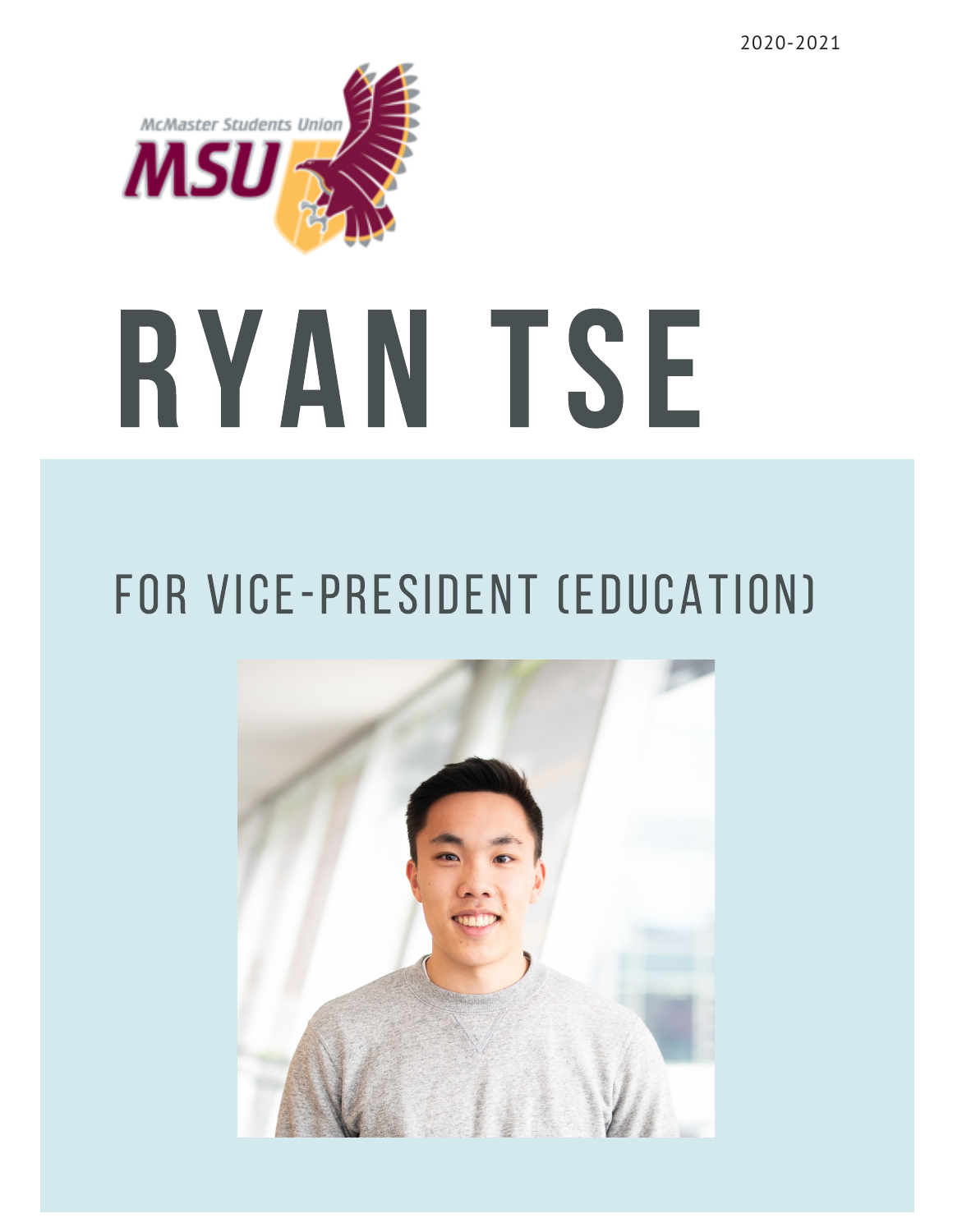# TABLE OF CONTENTS

1

| 02 |
|----|
| 03 |
| 04 |
| 05 |
| 12 |
| 15 |
| 17 |
| 19 |



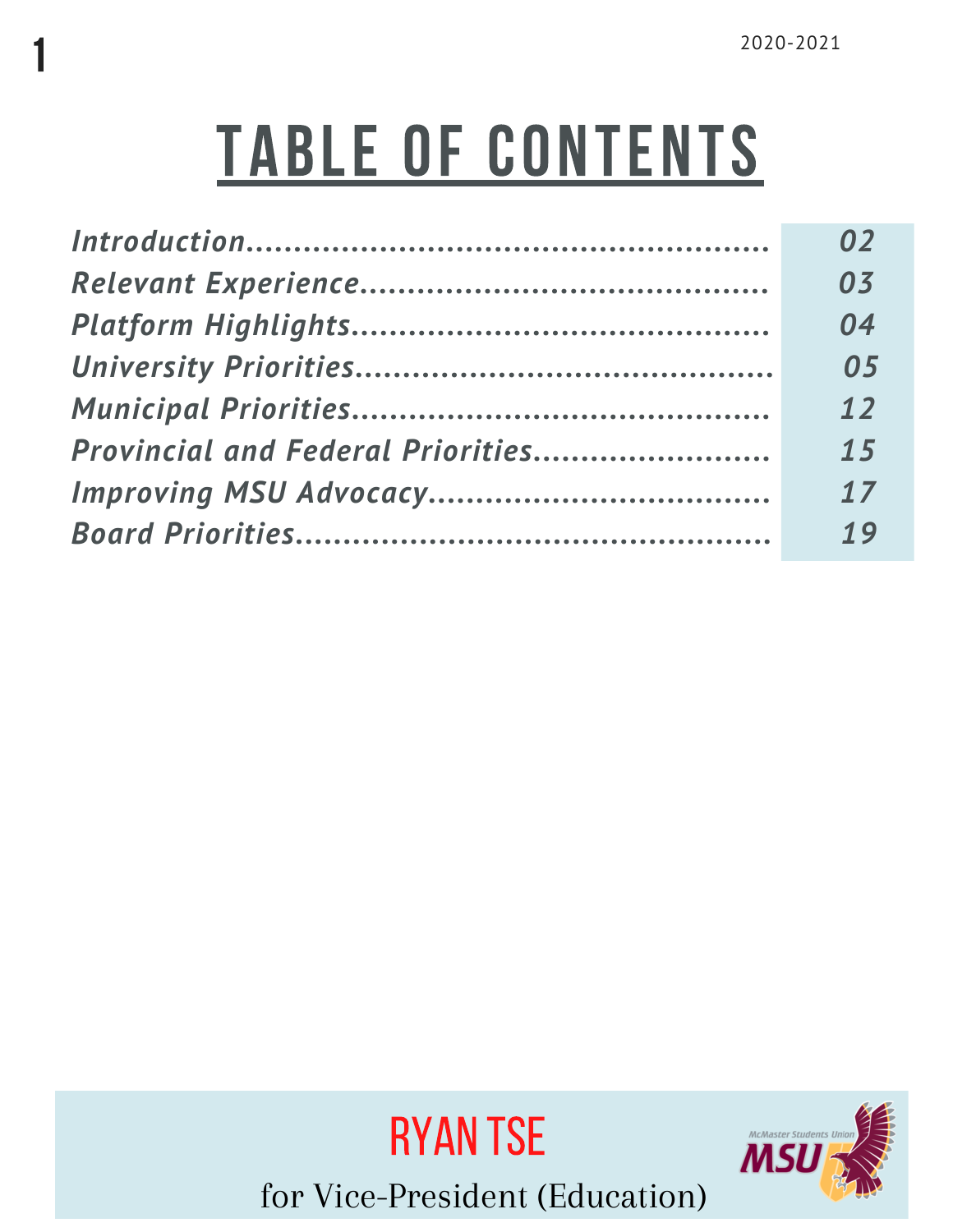# **INTRODUCTION**

### DEAR MEMBERS OF THE ASSEMBLY,

I am thrilled to be sharing my vision for MSU advocacy this year with you. These are unique and difficult circumstances for many students and for our society. The COVID-19 pandemic continues to pose a severe risk to long-term public health. Students are not only faced with the health risks of COVID-19 - they also face the financial stress of post-secondary education made worse by the pandemic, in addition to significant academic uncertainty as classes move online. Further, over the past summer, we have seen society become more aware of the systemic racism in our government and educational institutions that BIPOC have experienced for a long time. We also live in the midst of a man-made climate crisis which poses a major long-term threat to all of humanity. In this season, **MSU advocacy must stand up for students, listen to those who suffer from systems of oppression, and continue to advocate for a safer, more sustainable, more accessible and more equitable university experience**. I hope I have the privilege of doing so this year as your Vice-President (Education).

There are three themes that I have centered my platform on this year, which form the foundation of my vision for the future of MSU advocacy. The first is **collaboration and consultation**. Advocacy cannot be done alone. We must continue to create long-lasting partnerships with organizations and individuals at all levels of advocacy who have similar goals so that we understand better what we are fighting for and how to best serve students. Advocacy is fundamentally an ongoing work of speaking up for marginalized voices, and we must work with those who have been engaged in that work for many years. The second is **accessibility**. No matter who you are, where you come from, or how much money you have, there should be no barriers to post-secondary education for those who want one. For current students, we must continue to build a student union and academic experience that works for all students. The third is **accountability**. The MSU must continue efforts to improve student engagement and facilitate ways for students to engage in student government and have their voices heard by student representatives.

Through consultation with students, I believe I have crafted a platform that represents what students need now and in the future. The platform will also strengthen the way we do advocacy and envision new ways to empower students and student leaders to be powerful voices for change. Further, I believe that platform is feasible and builds on the work set in motion by the previous VP (Education) and current advocacy team. I look forward to bringing my skills and experience into the role of VP (Education) this upcoming year.

Sincerely,

Ryan Tse

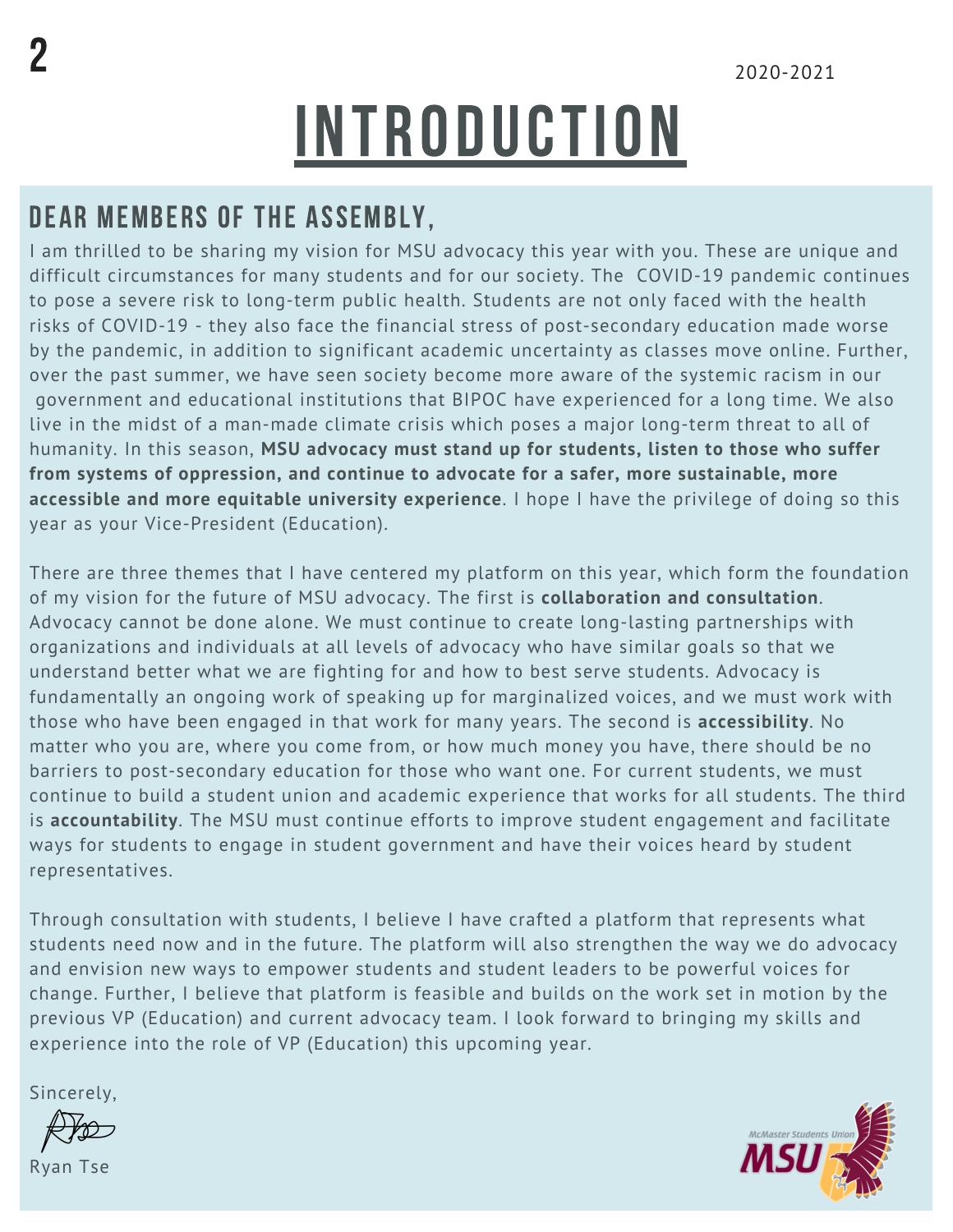# RELEVANT EXPERIENCE

### ADVOCACY AND RESEARCH EXPERIENCE

- Associate Vice-President: Municipal Affairs **2019-2020**
	- Member of Education Team
	- Prepared policy briefs and lobbied city councillors
- Ontario Undergraduate Student Alliance: General Assembly delegate **Spring 2020**
- Board of Directors, Ontario Public Interest Research Group (OPIRG) McMaster **2019-2020**

### MCMASTER UNIVERSITY AND EXTERNAL EXPERIENCE

- Welcome Week Arts and Science Rep **2020-2021**
- Summer volunteer researcher for ABC Life Literacy Canada (non-profit literacy organization) **Summer 2019**
- McMaster Model United Nations Editor **2018-2019**
- News reporter for *The Silhouette* **2018-2019**
- Research Assistant for Population Health Research Institute **Summer 2018**

### **EDUCATION**

McMaster Arts and Science program, **2017-18 - present**





for Vice-President (Education)

Ryan tse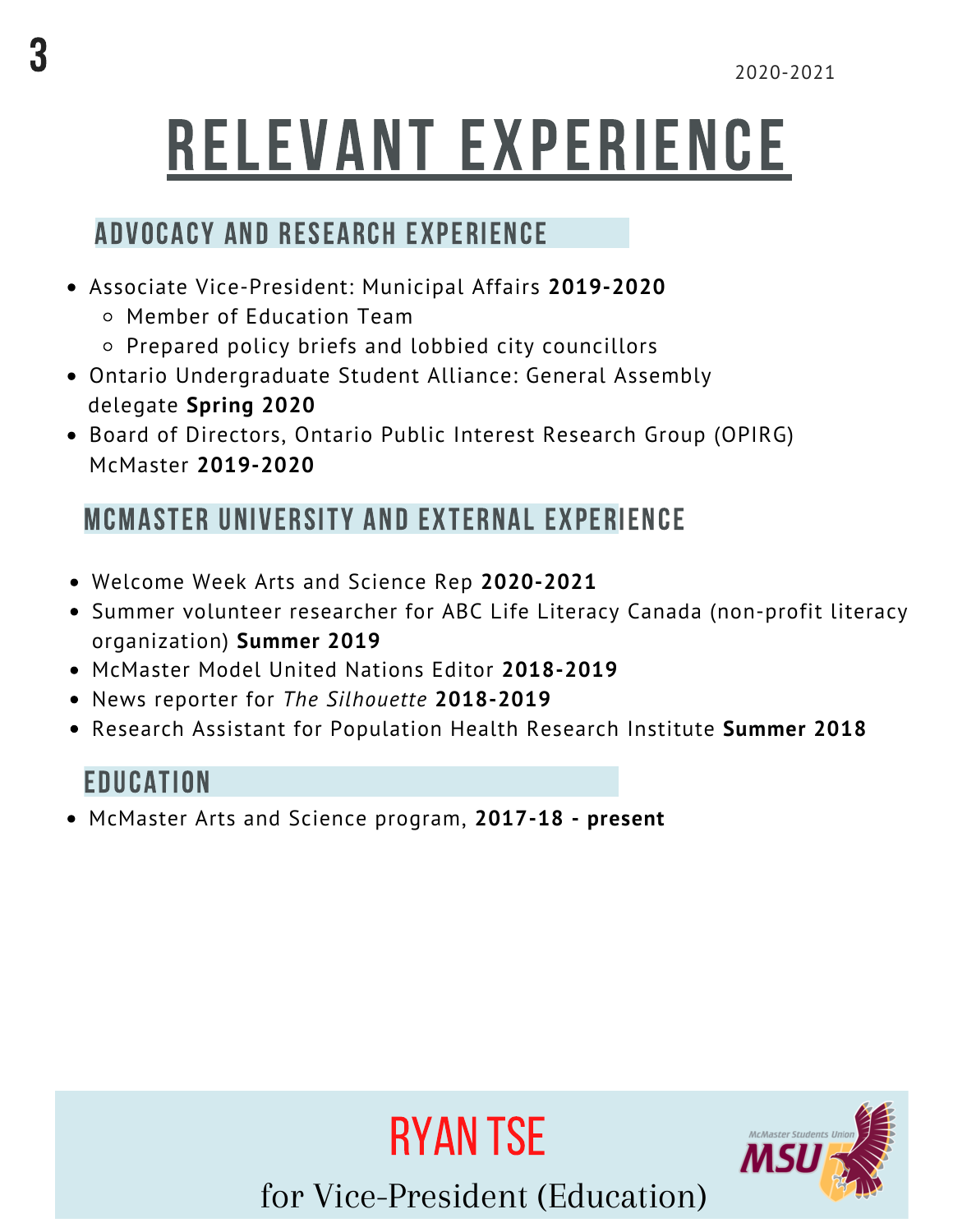# PLATFORM HIGHLIGHTS

### UNIVERSITY PRIORITIES

- **Accessible, high-quality and secure online learning**
- **Tuition and affordability during COVID-19**

### MUNICIPAL PRIORITIES

- **Sustainable transit and transportation**
- **Affordable and safe housing**

### PROVINCIAL AND FEDERAL PRIORITIES

- **International student support**
- **Financial assistance for students**

### MSU ADVOCACY

- **Empowering SRA members**
- **Integrating MSU Advocacy and MSU Services**



for Vice-President (Education)

Ryan tse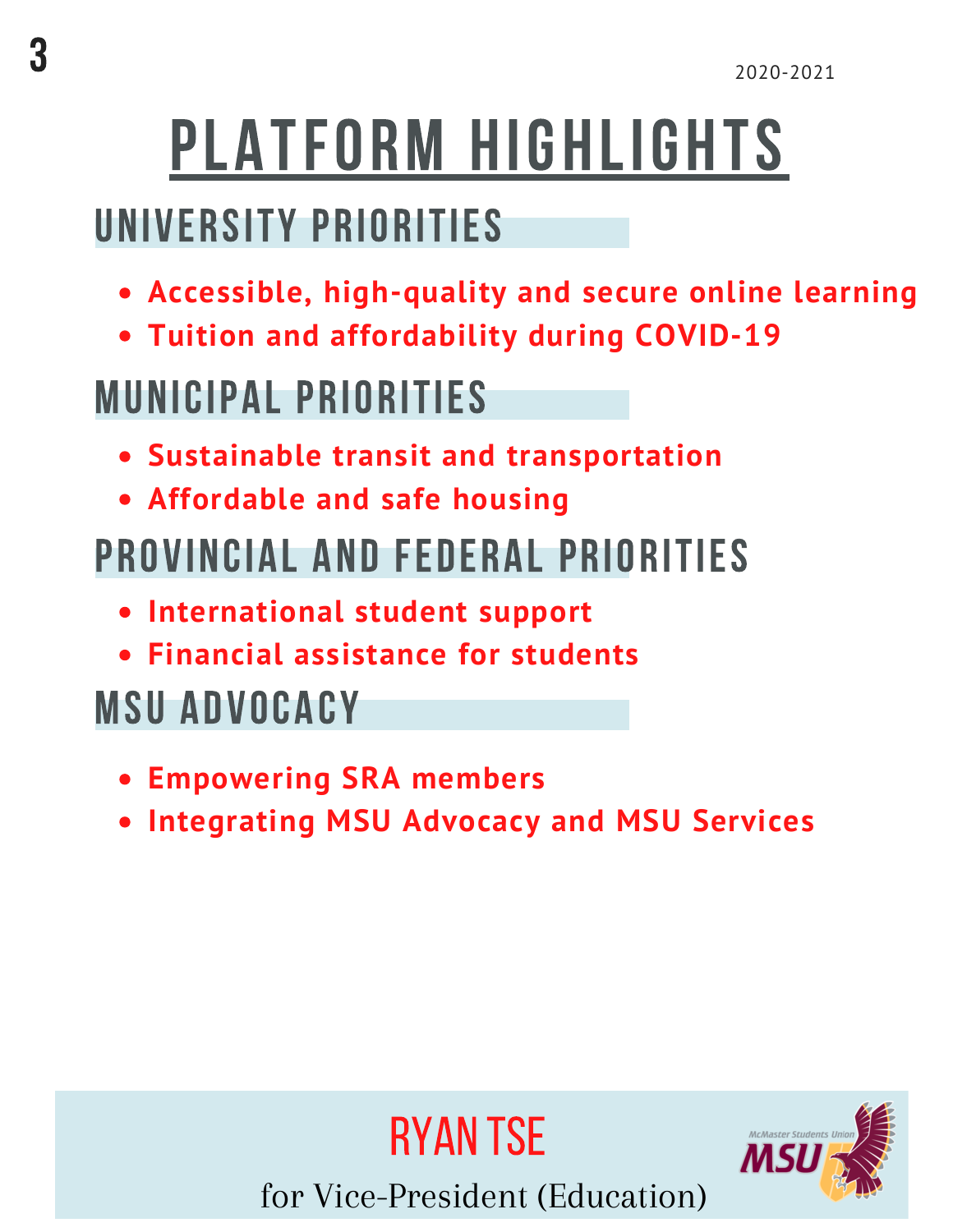## ONLINE LEARNING UNIVERSITY PRIORITIES

### Accessibility

As classes are conducted online in Fall 2020 and potentially beyond due to COVID-19, we must ensure that the education students receive is accessible. Students may not be able to access live, synchronous classes due to technical issues, lack of internet access or other unforeseen circumstances. To make classes more accessible, I will advocate to the university and to specific faculties to **promote the use of recorded or podcasted lectures and the increased integration of asynchronous components in syllabi.** I will also advocate for **comprehensive adoption of closed captions for online lectures** across faculties. Simultaneously, we must continue to advocate the university to implement physical infrastructure that supports the Echo360 system and podcasted lectures so that the Echo360 system is more widely adopted when students return to campus.

### High-quality

Online education must also be high-quality. I plan to conduct a **student consultation midway through first semester to hear directly from students on what elements of the online experience can be improved**, and advocate on student perspectives to the university. It is important that we hold the university accountable to their claim that the quality of education for students will not be affected because of the shift to online classes. In an online environment, students face unique challenges (for example, the impact of screen time and a more sedentary lifestyle) and the quality of education can suffer from differential access to internet and other resources. During this unique and difficult period, these challenges can be exacerbated if instructors overload the workload of students. I will advocate for **student-centric syllabi that accounts for the various stressors students face during this time** and does not unfairly over-burden students. Further, the MSU should continue to promote flexible marking schemes and alternative to traditional exam formats (especially those which require proctoring tools).



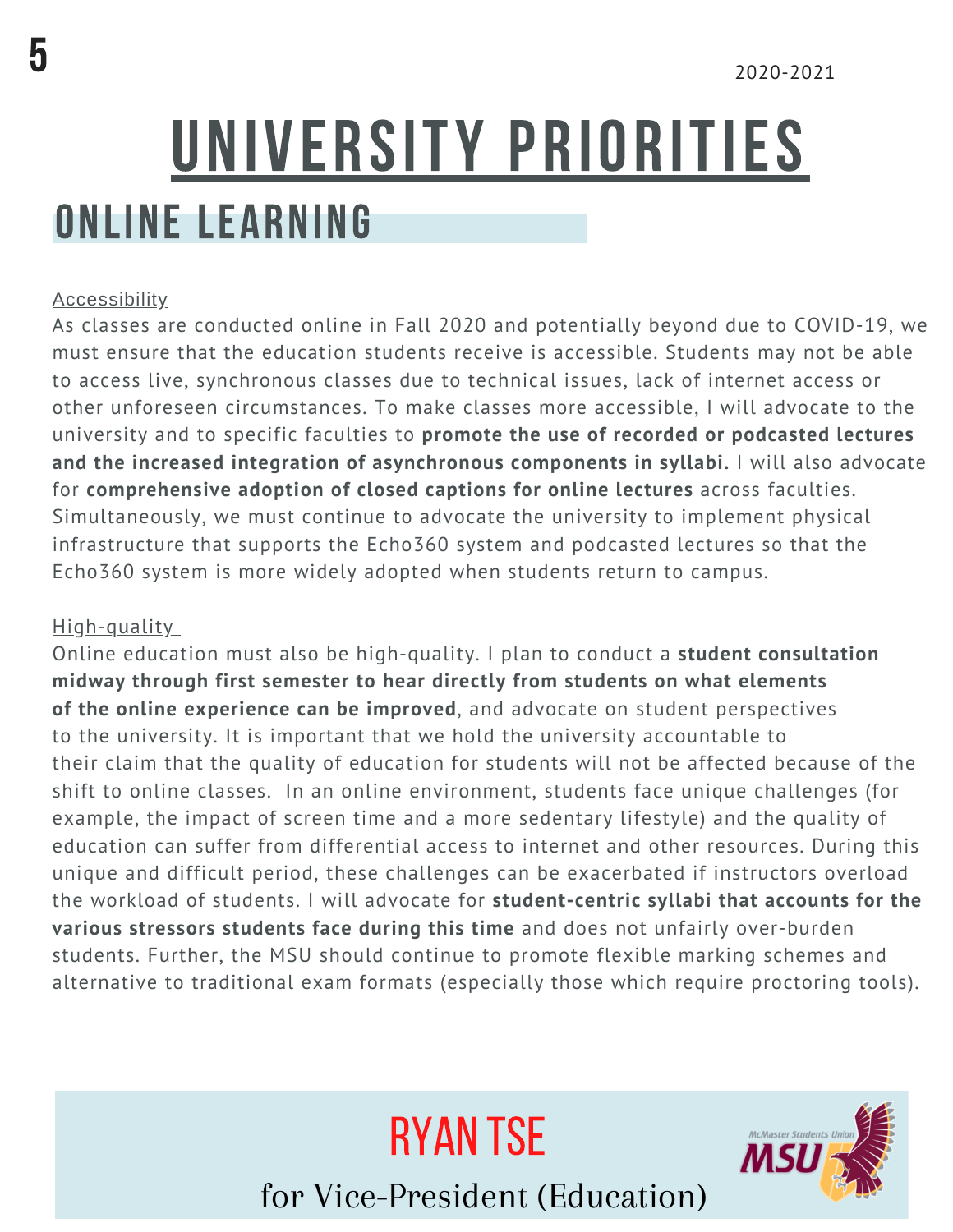#### **Security**

6

The MSU must also advocate for a secure online learning environment. In July, the SRA passed a statement calling on the university to use alternatives to Zoom due to concerns about security, censorship and privacy. Since then, the university has made instructors aware of security concerns but have not recommended against the use of Zoom. I will continue to **call on the university and all faculties to move away from Zoom for online teaching**. Further, I will **advocate against assessments that use proctoring tools**, many of which present serious security and privacy concerns to students.

### TUITION AND AFFORDABILITY DURING COVID-19

Many Canadians have faced significant financial stress during the COVID-19 pandemic, with record unemployment rates across the country  $^{\rm 1}$  This includes post-secondary students and their families. Many students were unable to find employment, making circumstances even more difficult for students. During this time, the MSU must work to relieve the financial burden of attending university for McMaster students. Currently, the MSU has reduced organizational fees by 10 per cent, reduced ancillary fees, and put on hold the student transit pass for the fall semester. The university has reduced the Athletics and Recreations fee by 75 per cent, but tuition has not been reduced for students. Moving forward, the MSU must advocate for **maintaining the reduced fee structure at a baseline and advocate for further reductions where possible** to ease the financial concerns of students, especially if the winter semester is conducted online. I will work with the Vice-President (Finance), the Associate Vice-President: Finance, and the finance committee to **continue evaluating where MSU fees can be lowered further in a responsible manner and reimbursed to students**. In the case that Winter 2021 is online, I will also **advocate to the university for exploring the feasibility of retroactive tuition rebates for students**. I will also work with the VP (Finance) to initiate discussions with faculty society representatives to explore how to better support faculty societies through fee reductions.

1. Staff. "Canada's Unemployment Rate Reaches Record 13.7%." Global News. June 06, 2020. Accessed September 12, 2020. https://globalnews.ca/news/7029601/canada-may-unemployment-rate/.

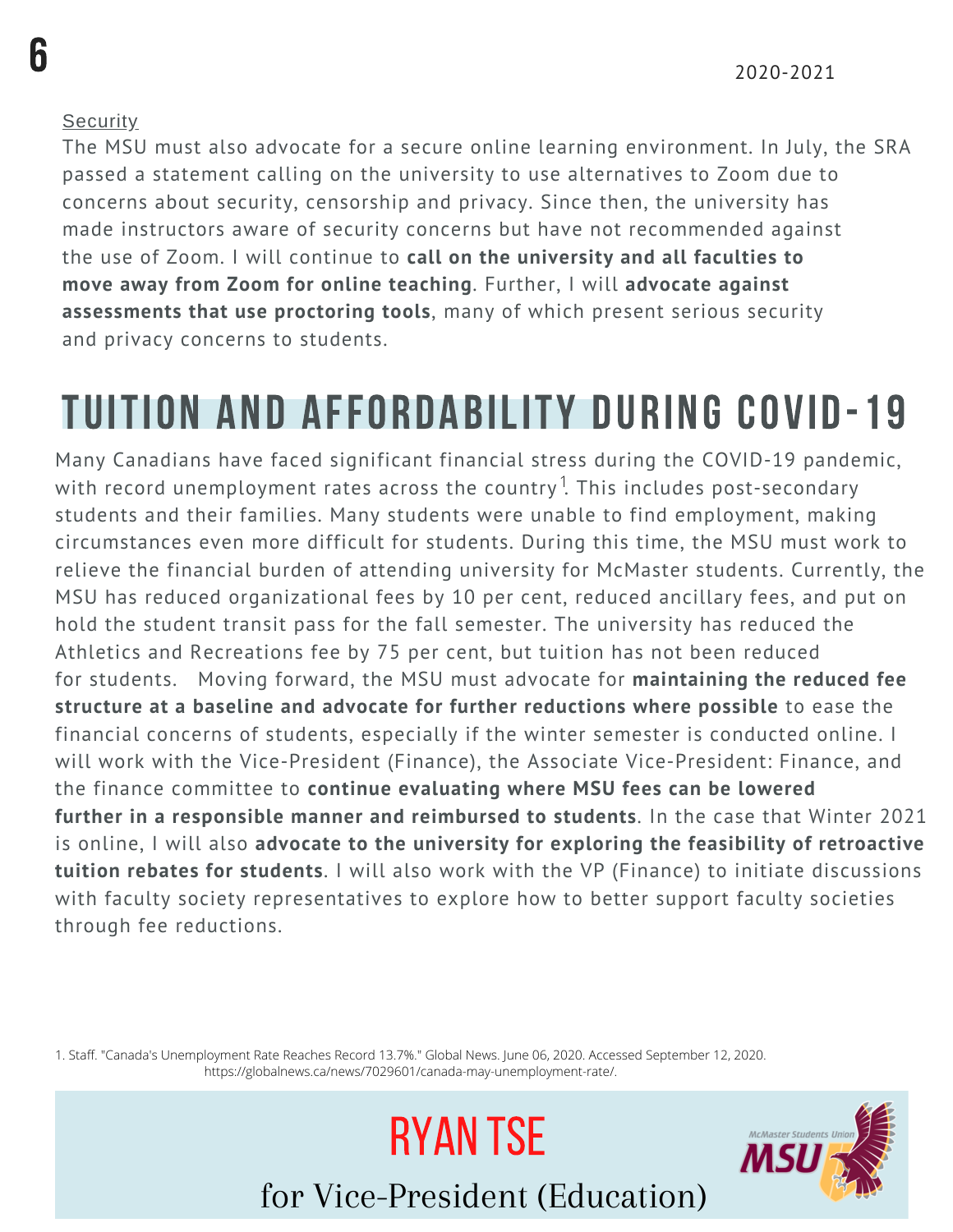### SECURITY SERVICES

Over the past summer, it has become clear how systemic racism is built into the structures and practices of the government and societal institutions, including McMaster University. On June 18, the SRA adopted a statement expressing student concerns with the Special Constables program on campus and the continued employment of Glenn De Caire as Director of Security and Parking Services for the university<sup>2</sup>. Students have consistently expressed concerns about De Caire and police presence on campus for many years . As VP (Education), I will **advocate to the University for the removal of De Caire and the discontinuation of the Special Constables program**. Students deserve to feel safe on campus. We must advocate for a safe, student-centric and non-policed campus that protects Black, Indigenous and People of Colour (BIPOC) rather than targeting them, and one that invests in health supports and resources and the uplifting of marginalized voices rather than turning to punitive systems. Further, as the University continues efforts to collect data on student interactions with University services, including security services, I will actively ensure that any University-administered survey is confidential, accessible and centers marginalized student voices. I will also work with the AVP: University Affairs to formulate a strategy for the MSU to **conduct an independent student consultation to hear directly from students on their experiences with security services**. This data will bolster our advocacy as we advocate for a re-imagining of campus security. 34

### DECOLONIZING SYLLABI

Currently, the MSU is working with the Office of the Vice-Provost to devise a long-term Teaching and Learning strategy that will lay out plans to improve the McMaster pedagogical and learning experience. I will ensure the **MSU actively advocates to the university and to different faculties for this strategy to include a focus on decolonizing syllabi and incorporating diverse texts in courses**. This will improve the quality of education for students by increasing access to different knowledges and acknowledging and addressing the harmful legacies of colonialism that exist in Canada and around the world.

2. "Student Representative Assembly Adopts Comprehensive Stance regarding McMaster's Security Services." MSU McMaster Students Union. Accessed September 12, 2020. https://www.msumcmaster.ca/posts/1083?fbclid=IwAR3iXjKohYN1ah00aisjh0BD1F\_V3A8-Wzl6bBBHpbB1\_XxPz22\_KIAL\_go. 3. Arkilander, Steffi, and Andrew Mrozowski. "Students Call on McMaster for Accountability." The Silhouette. July 27, 2020. Accessed September 12, 2020. https://www.thesil.ca/students-call-on-mcmaster-for-accountability.

4. Watkins, Amanda. "The Hiring and Requested Firing of Glenn De Caire." The Silhouette. April 06, 2016. Accessed September 12, 2020. https://www.thesil.ca/the-hiring-and-firing-of-glenn-de-caire.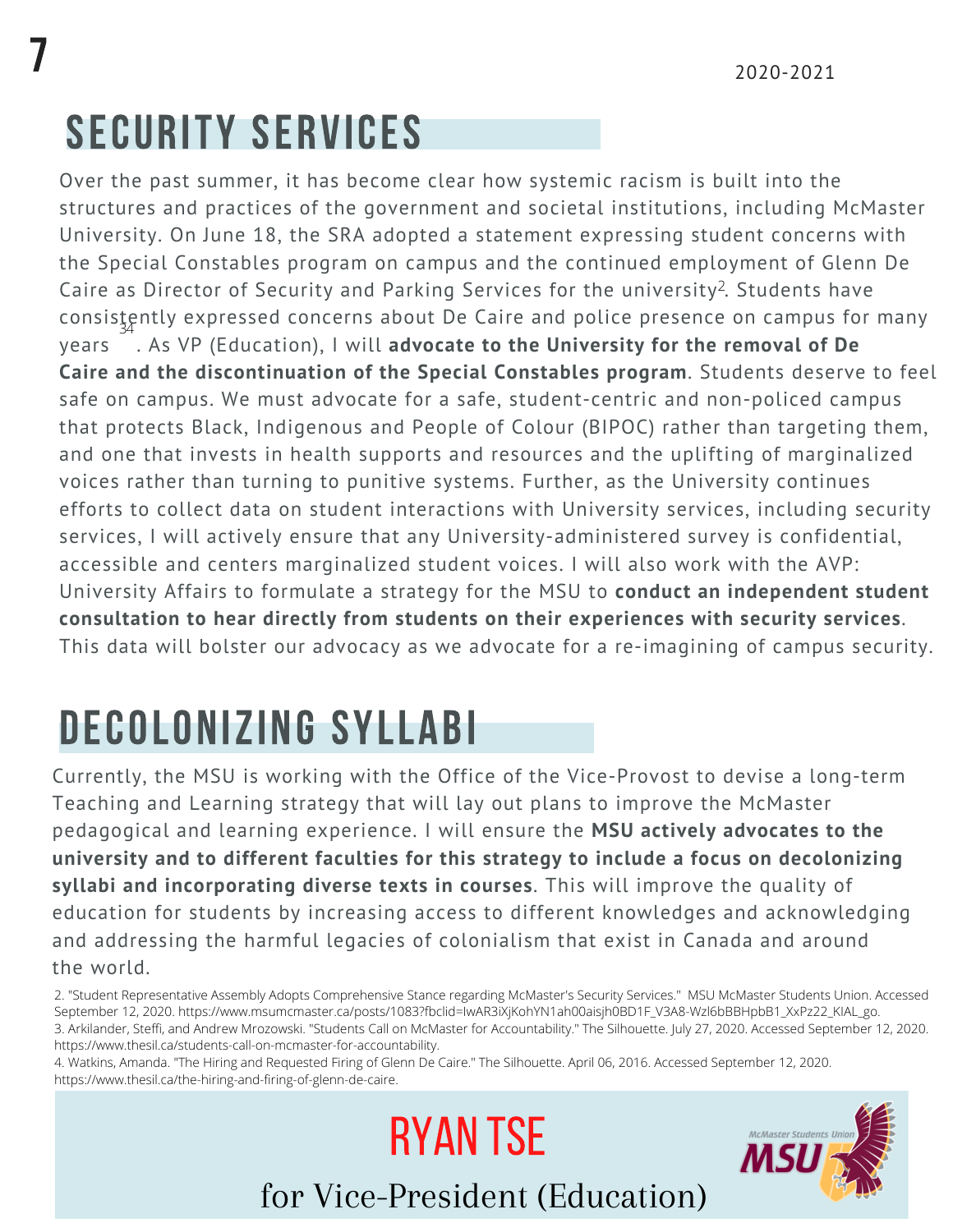## MENTAL HEALTH SUPPORT

High-quality counselling and mental health support is crucial for students. One 2016 survey of Ontario post-secondary institutions found that 46% of students reported 5 suffering from depression in the previous year . Unfortunately, the current amount of counselling and counsellors available through the Student Wellness Centre leaves many students frustrated with long wait times. I plan to advocate for **more counselling services to be added to the Student Wellness Centre long-term** in a manner that increases the diversity of counsellors. I also plan to work with the University Affairs team to **investigate the long-term possibility of the Student Wellness Centre partnering with external credentialed organizations** to expand counselling capacities. In the shortterm, I will work with the AVP: University Affairs to review best practices for training counsellors in anti-oppression and cultural competence. Further, I will advocate for a **proactive mental health support model that better provides mental health education and resources to students, and streamlines the Student Wellness Centre reception process** to better triage students who need support. I will also work to improve communcations to students about mental health support available through the MSU Student Assistance Plan.

### PHYSICAL AND ONLINE ACCESSIBILITY

It is important that both the physical and online university environments are accessible for McMaster students This year, I will work with university staff to ensure that **any renovations to the McMaster University Student Centre are made in accordance with the most recent accessibility audit.** I will also support the AVP: University Affairs in her ongoing work of improving the accessibility of the online Mosaic website and work with the Board of Directors to ensure that the new MSU website is accessible for all students. Further, I will be active the renewal of the MSU accessibility policy paper this year, including consultations with groups like Maccess.

5. "Post-Secondary Mental Health." More Feet on the Ground. February 22, 2020. Accessed September 12, 2020. https://morefeetontheground.ca/mentalhealth/post-secondary-mental-health/.

Ryan tse

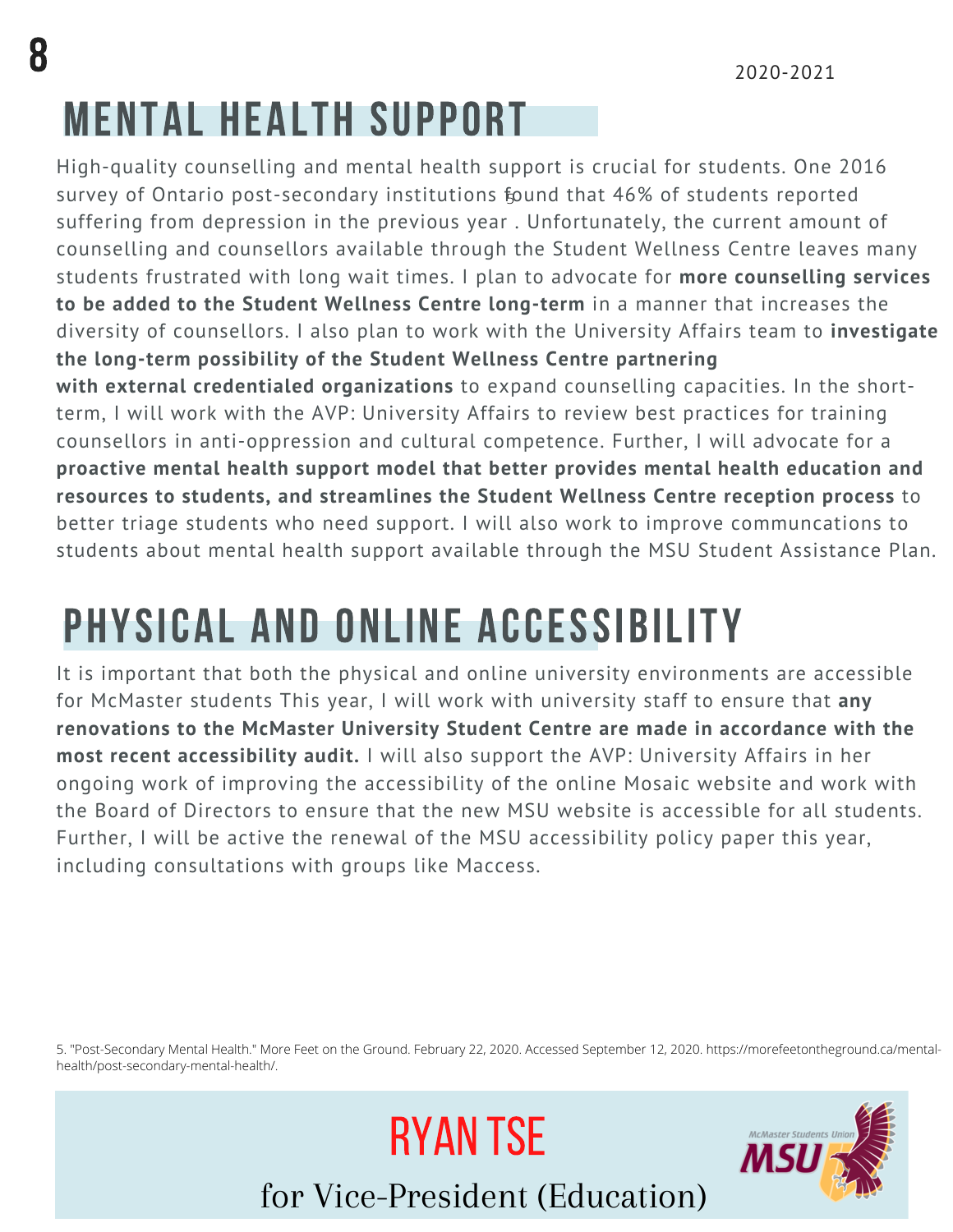### SUSTAINABILITY

We are currently living in a climate crisis that has severe, broad local and global negative impacts in the short-term and long-term if we do not act now. As organizations and citizens, we must make changes to create a better world for better generations. The MSU and the University must take concrete steps to become more sustainable organizations, educate students about the urgency of addressing climate change, and create opportunities for students and educators to research and innovate sustainability projects. I will advocate to the university to expanding the amount of SUSTAIN courses available to students. Through active participation and input in the long-term University Teaching and Learning strategy, I will promote the integration of a sustainability lens across faculties, to encourage a holistic view of the climate crisis and a greater understanding of how sustainability issues and solutions encompass many areas of life. Further, I will initiate discussions with the university in increasing opportunities for undergrad students to conduct research on sustainability projects, and I will push for the United Nation's Sustainable Development Goals to be centered in McMaster University President David Farrar's long-term sustainability vision for McMaster. I will also support the MSU Sustainability Education Committee in their ongoing research and advocacy campaigns.

### FOOD SECURITY

Many students face food insecurity. This problem has been exacerbated by the economic impacts of COVID-19. The MSU must continue to promote initiatives and services that will support students in a meaningful manner. This year, I will review the Hungry for Knowledge study McMaster University conducted in 2019 and work with the Food Collective Centre to formulate long-term strategies for addressing food insecurity



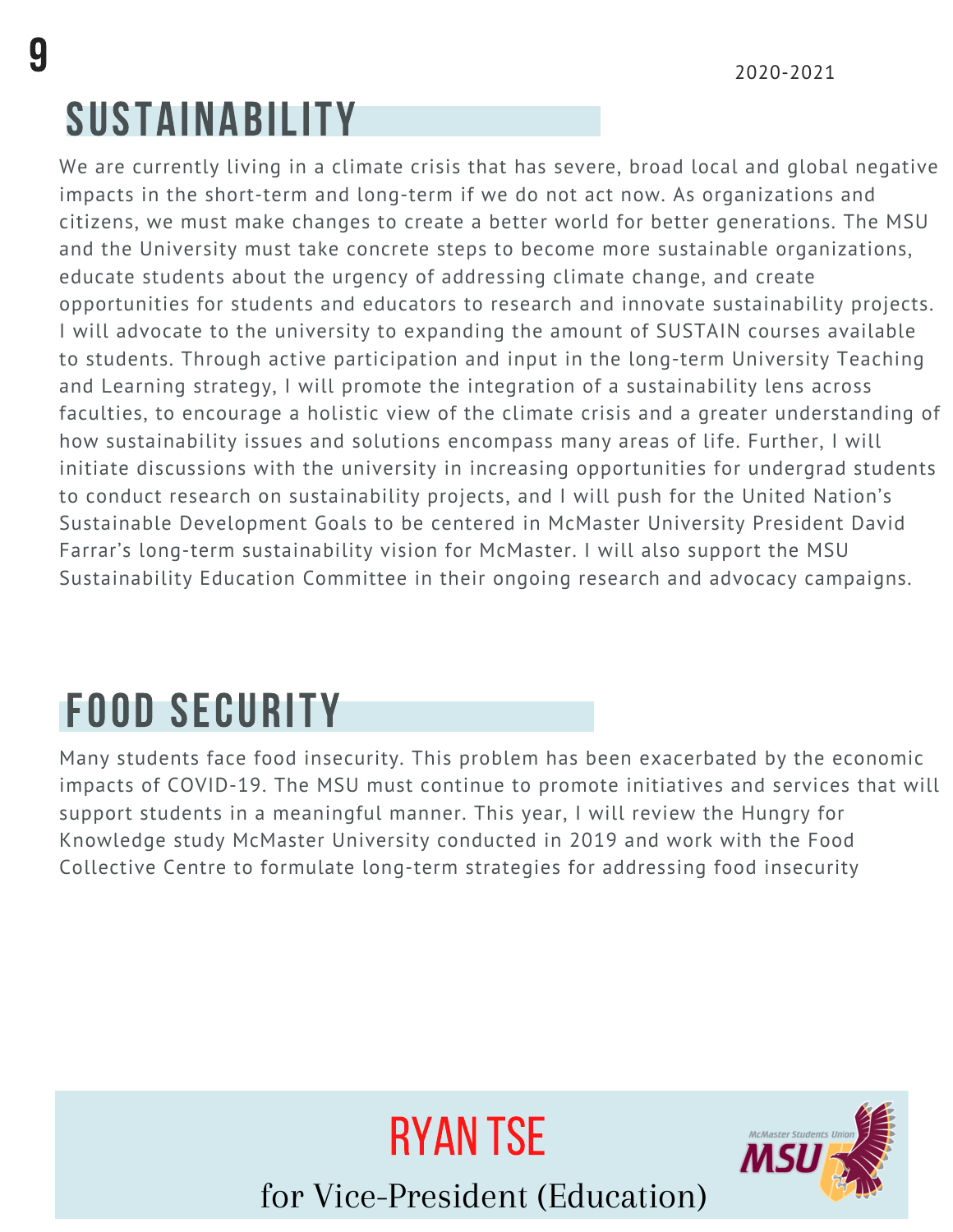### 1 0 2020-2021 ACADEMIC ACCESSIBILITY

The MSU should continue to advocate for further flexibility in deferred exam dates. Currently, students who are unable to write an exam at the originally designated time have their exams deferred to the reading week of the next semester. This policy poorly accommodates students and creates multiple problems. If an exam is delayed a few months on the current deferral timetable, students may not be able to complete prerequisite courses or graduate and move on to the next chapter of their lives. Students may also incur additional living and academic expenses as a result of the delay. The current system is inflexible and harms students who may have missed an exam because an acute illness or one-time event but would otherwise be willing and want to write a makeup exam earlier. I will advocate to the university to **increase the flexibility of the current date**, which could include moving up the deferral exam period closer to the original exam date and implementing a "slip" date within the original exam period for students who need it.

I will also advocate to the university to **extend the current course add/drop dates**. The existing add/drop dates are very close to the start of classes and often do not give students enough time to experience a course. Students may not even have time to have had one class of a course before having to make a decision on dropping a course, especially if they have to modify their schedule after class starts or if there are other extenuating circumstances.

Students should not face financial barriers to quality educational resources, but the large cost of textbooks is often prohibitive for many students. Open Educational Resources are free academic resources and textbooks for students that can help address this problem. The University recently pledged \$50,000 in grants over this year and the next two to incentivize OER adoption by McMaster instructors $_6$ . In partnership with SRA members, I will advocate to faculties to **promote the further adoption of OER by instructors for the next two years**. During this period of great financial stress for many students due to COVID-19, it is more important than ever to promote free, accessible educational resources for students in all faculties.

6."Open Educational Resources (OER): OER Grant (McMaster) NEW!" McMaster LibGuides. Accessed September 12, 2020. https://libguides.mcmaster.ca/oer/grant.

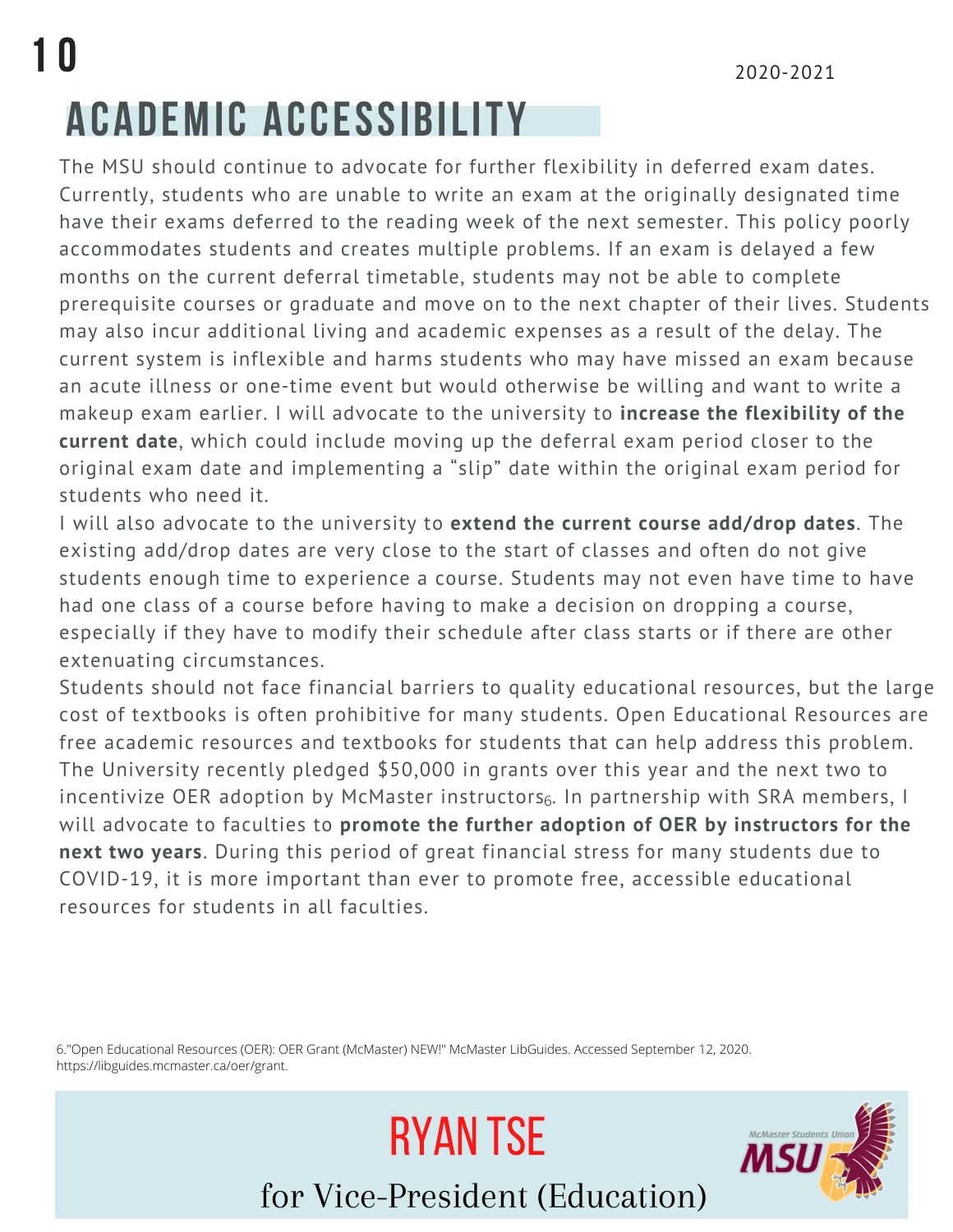### 1 1 2020-2021 SEXUAL VIOLENCE PREVENTION AND RESPONSE

The MSU must continue to create a safe campus from students that protects any student from sexual violence and provides survivor-centric and trauma-informed support for survivors of sexual violence. Currently, far too many students, often women and other marginalized groups, face sexual harassment and violence—the 2019 Ontario Student Voices on Sexual Violence report found that 64% of McMaster University respondents had disclosed at least one experience of sexual harassment . Last year, the Equity and Inclusion Office revised the University's Sexual Violence Policy with input from students and the MSU. This year, I will support the MSU Vice-President (Admin) to make sure that appropriate steps are taken by the University according to the revised policy, including **expanding and improving training for student-facing university staff where necessary and making sexual violence supports more known to students**. I will also work with the VP (Admin) to continue reviewing the MSU's Workplace Anti-Violence, Harrassment, and Sexual Assault Prevention Policy to work towards policies that give survivors autonomy and control over the reporting process.

### ANTI-RACISM

As we continue to grow more aware of systemic racism in our educational institutions and broader society that BIPOC have experienced for many years, we must turn awareness into action. Active anti-racism is a practice that must be incorporated into all operations of the MSU and the university to fight against the deep-rooted, historical legacies of colonialism and white supremacy that exist in our school and country. I will **adopt an anti-racist lens and center marginalized voices in approaching all areas of MSU advocacy** —for example, advocating for a non-punitive, community-oriented campus security system and evaluating student experiences with and access to the Student Wellness Centre. I will also **support the AVP: Provincial Affairs and AVP: University Affairs in ongoing plans for an Anti-Racism Month in November 2020**, where the MSU will host speakers, initiate discussions on racism within the university setting, and work towards concrete recommendations to advance anti-racism within the MSU and the University.

7.""Student Voices on Sexual Violence." Ontario.ca. October 21, 2019. Accessed September 12, 2020. https://www.ontario.ca/page/student-voices-sexualviolence#section-2.

Ryan tse

for Vice-President (Education)

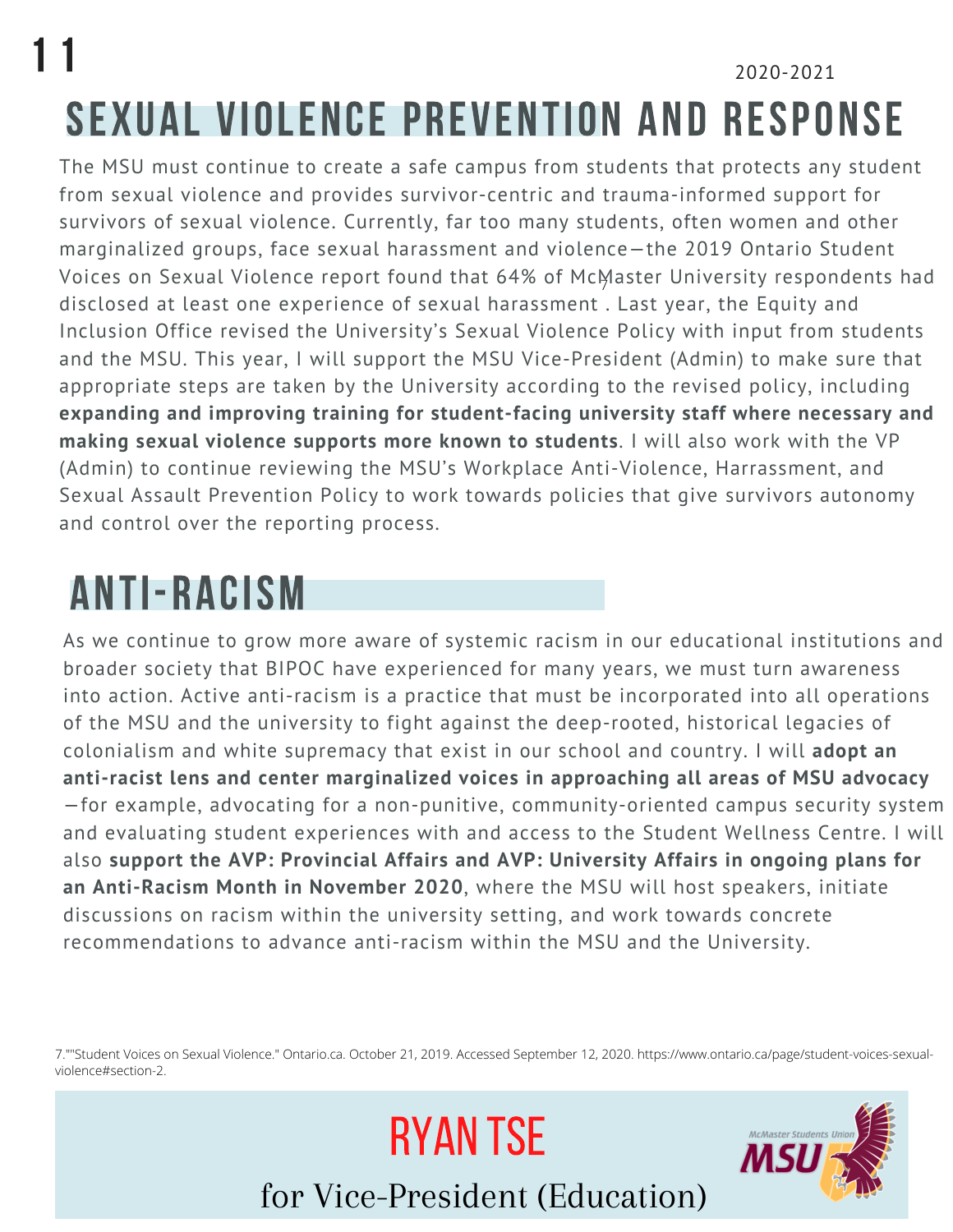# MUNICIPAL PRIORITIES

### TRANSIT AND TRANSPORTATION

Convenient, reliable and affordable transit is integral to a sustainable city. Students rely heavily on public transit to access the city and contribute a significant amount each year to the Hamilton Street Railway budget through the HSR bus pass. A healthy transit system also removes cars from the road, easing congestion, increasing pedestrian safety and decreasing greenhouse gas emissions. Because of the financial losses associated with the COVID-19 pandemic, the city paused investment into the HSR that was previously planned ccording to the city's 10-year transit strategy . **I will advocate to the city to move forward with the 10-year transit strategy next year and beyond. In collaboration with the** 8 **Hamilton Transit Alliance, I will continue the MSU's long-time support of the Light Rail Transit projectin Hamilton,** which was cancelled by the provincial government last year but may again be reconsidered. . The LRT will be significant in bringing jobs to Hamilton and providing students with fast, sustainable transit. I will also advocate for an active and accessible multi-modal transportation network across the city. This means advocating for **pedestrian-safe sidewalks and robust cycling infrastructure, as well as working with the university and local stakeholders to find solutions for funding Hamilton's bike share system, as the current operating contract expires in Feb 2021.** Much of this work will be done through the MSU's active role on the newly formed Committee on Multi-Modal Transportation for Healthy Communities, which connects students, MSU representatives, the university and local partners.

### AFFORDABLE, SAFE HOUSING

### Landlord licensing and landlord/property rating

The City of Hamilton has currently delayed the landlord licensing pilot project planned for Wards 1 and 8. While its status is unclear, I will continue to voice the MSU's support for landlord licensing as a way to protect students from predatory landlords and to ensure safe housing conditions. I will also provide input into the university's plans to implement a landlord/property rating system into the Mac Off-Campus Housing Website and make sure that the final product is secure and serves students well.

8. Mann, Ken Mann. "Hamilton's Transit Strategy on Pause Due to COVID-19 Uncertainty." 900 CHML. June 17, 2020. Accessed September 12, 2020. https://globalnews.ca/news/7076280/coronavirus-hamilton-transit-strategy-pause/.

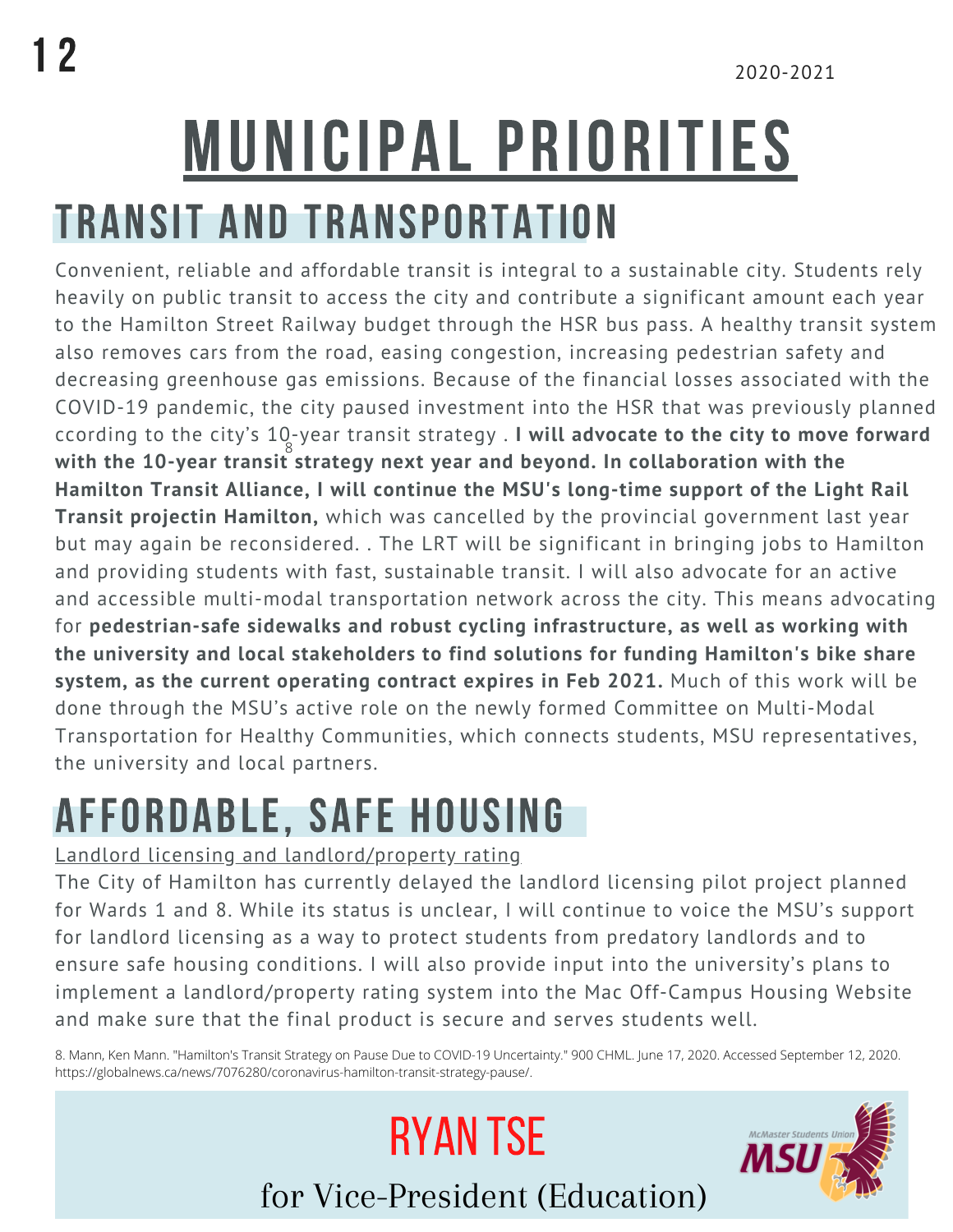### Affordable housing supply

Students should not have to worry about having access to safe and affordable on- and off-campus housing while they study at McMaster. Yeţ in recent years, it has become more difficult for students to find affordable housing , and with in $\frak g$ easing first-year enrolment, first-year students are not guaranteed a residence spot . Further, while McMaster has plans to construct residence buildings off-campus, there is significant community concern about large developments and neighbourhood disruptions. The student demand for housing will only increase in the future, and a static supply means that students are more liable to pay more for housing and are more vulnerable to predatory landlords. I will work with the AVP: Municipal Affairs to **create a policy brief on the affordable housing outlook on campus and in student neighbourhoods** on which to base our future advocacy. Further, I will work with the AVP: Municipal Affairs to initiate discussions with Ward 1 Councillor Maureen Wilson, and other community partners to discuss how to increase affordable housing for students, and how to protect vulnerable tenants from evictions and renovictions.

### SUSTAINABILITY

In March 2019, the City of Hamiltom $\mathfrak d$ eclared a climate change emergency declaring climate change an existential crisis . As the VP (Education), I will work with the AVP: Municipal Affairs to hold the city accountable to this declaration through meetings with councillors and public delegations. Sustainability is a lens that must affect all parts of city planning, including waste management (i.e. increasing waste diversion), transportation (e.g. cycling infrastructure) and physical infrastructure (e.g. higher-density residential units). I will continue our **discussions with Environment Hamilton and other local partners to promote city policy and budget decisions** that will improve the longterm sustainability of Hamilton.

9. Tse, Ryan. "Keeping up with the Demand for Student Housing." The Silhouette. March 13, 2019. Accessed September 12, 2020. https://www.thesil.ca/keeping-up-with-the-demand-for-student-housing.

10. Walters-Vida, Hannah. "Where Do All the Students Go?" The Silhouette. February 01, 2019. Accessed September 12, 2020. https://www.thesil.ca/wheredo-all-the-students-go.

11. Samantha Craggs. "Hamilton Declares a Climate Change Emergency." CBCnews. March 19, 2019. Accessed September 12, 2020. https://www.cbc.ca/news/canada/hamilton/climate-change-1.5061326.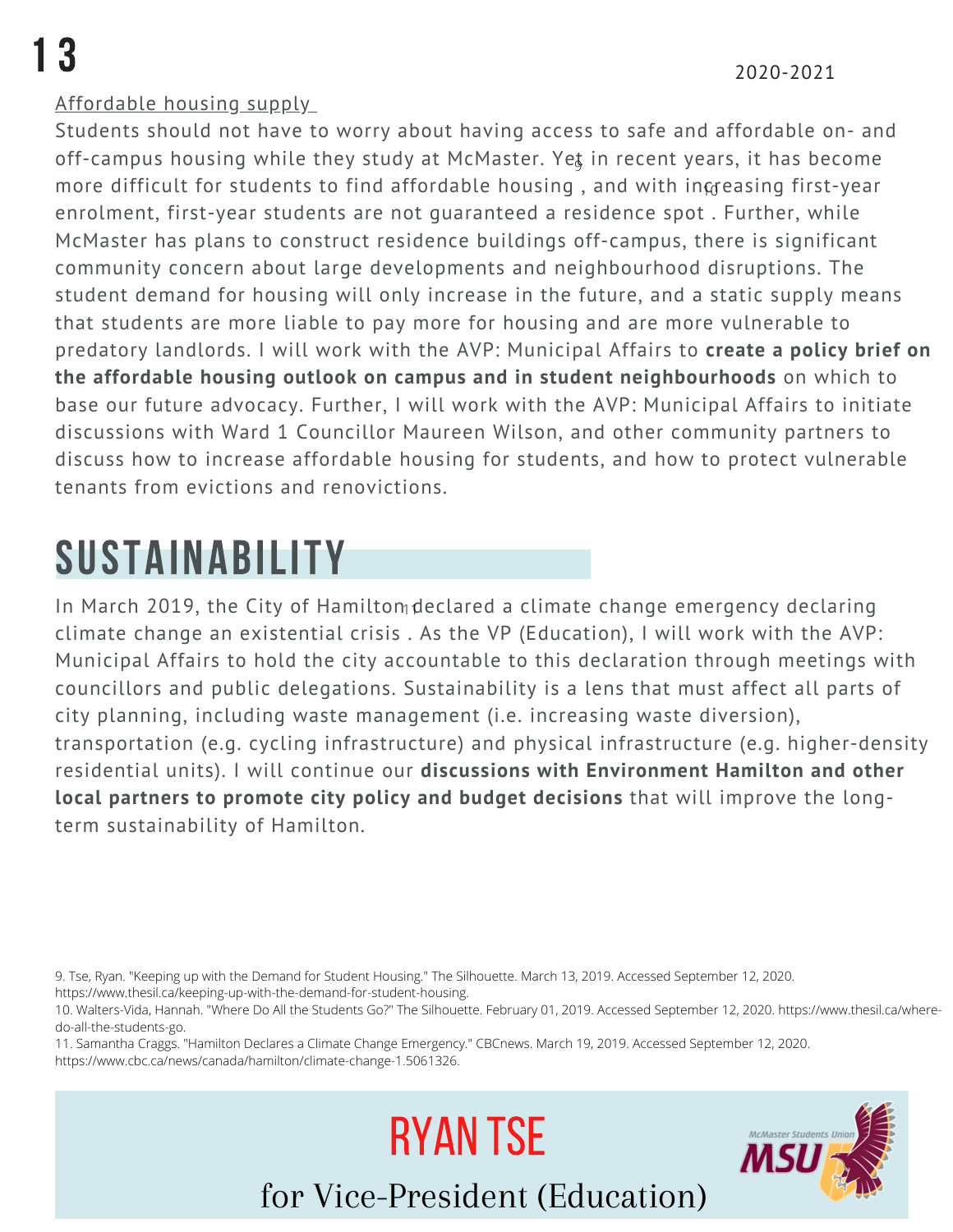### 1 4 2020-2021 ACCESSIBILITY

Last year, the MSU delegated to the City on **implementing a city-run city-wide sidewalk snow-removal service**. The current snow removal system passes the responsibility of snow clearing on to local residents and businesses, and is clearly inadequate, resulting in slippery, dangerous walkways in the winter. This is fundamentally an issue of accessibility and equity, as women, children and people with disabilities depend on cleared sidewalks to access the city. It is also an issue of health—without sidewalk clearing, some residents may be unable to get out of the house or may be forced to walk on the street. Many students depend on cleared sidewalks to walk to campus or access bus stops. We must treat sidewalks as valuable and sustainable transportation infrastructure, in the same way or even more so as we treat roads for cars. I will continue to make this a priority for municipal advocacy going forward, working with Ward 1 Councillor Maureen Wilson and other local advocacy groups.

### ANTI-RACISM AND ANTI-DISCRIMINATION

Hate crimes and racism are an everyday problem in Hamilton. Hamilton had the highest rate of hate crimes in Canada in 2018  $_{12}$  and a 2019 survey found that 79 percent of respondents had experienced or witnessed racism in the past year<sup>13</sup>. The city must take immediate action to fight racism. I plan to advocate for the re-opening of the Hamilton Anti-Racism Resource Centre with community-led governance, rather than city-run operations. I will also meet with councillors and local partners to discuss the possibility of **opening a support hub for marginalized communities in Hamilton** . Additionally, I will 14 support MSU advocacy efforts to **defund the Hamilton Police Services and re-invest in community supports and social services**. Hamilton Police Services received \$171 million from the city budget in 2020<sup>5</sup>, representing an increase, yet marginalized people in Hamilton do not feel safer, and HPS has a history of racism and racist policies—for example, carding 16 It is time to create a new security and safety model for the city that supports and listens to marginalized groups, including BIPOC and homeless populations.

16. Bennett, Kelly. "'Unjustifiable': Human Rights Commission Slams Hamilton Police on Carding." CBCnews. October 29, 2015. Accessed September 12, 2020. https://www.cbc.ca/news/canada/hamilton/headlines/unjustifiable-human-rights-commission-slams-hamilton-police-on-carding-1.3294576.

<sup>12.</sup> Dueling, Meagan. "Hamilton Has the Highest Rate of Hate Crimes in Canada: Report." CBCnews. July 23, 2019. Accessed September 12, 2020. https://www.cbc.ca/news/canada/hamilton/hate-crime-statistics-canada-hamilton-1.5221663.

<sup>13.</sup> Craggs, Samantha. "'This Is Happening': City Survey Results Show Frequent Racism in Hamilton." CBCnews. October 30, 2019. Accessed September 12, 2020. https://www.cbc.ca/news/canada/hamilton/harrc-1.5340499.

<sup>14.</sup> Mann, Ken. "Support for Multi-purpose Hub for Marginalized Communities Widespread, Hamilton Politicians Hear." 900 CHML. November 06, 2019. Accessed September 12, 2020. https://globalnews.ca/news/6136648/hamilton-support-hub-marginalized-communities-widespread/.

<sup>15.</sup> O'Reilly, Nicole. "Hamilton Police Budget..." HamiltonNews.com. July 02, 2020. Accessed September 12, 2020. https://www.hamiltonnews.com/newsstory/10056580-hamilton-police-budget-by-the-numbers/#:~:text=The net capital budget is,has a \$25.8-million budget.1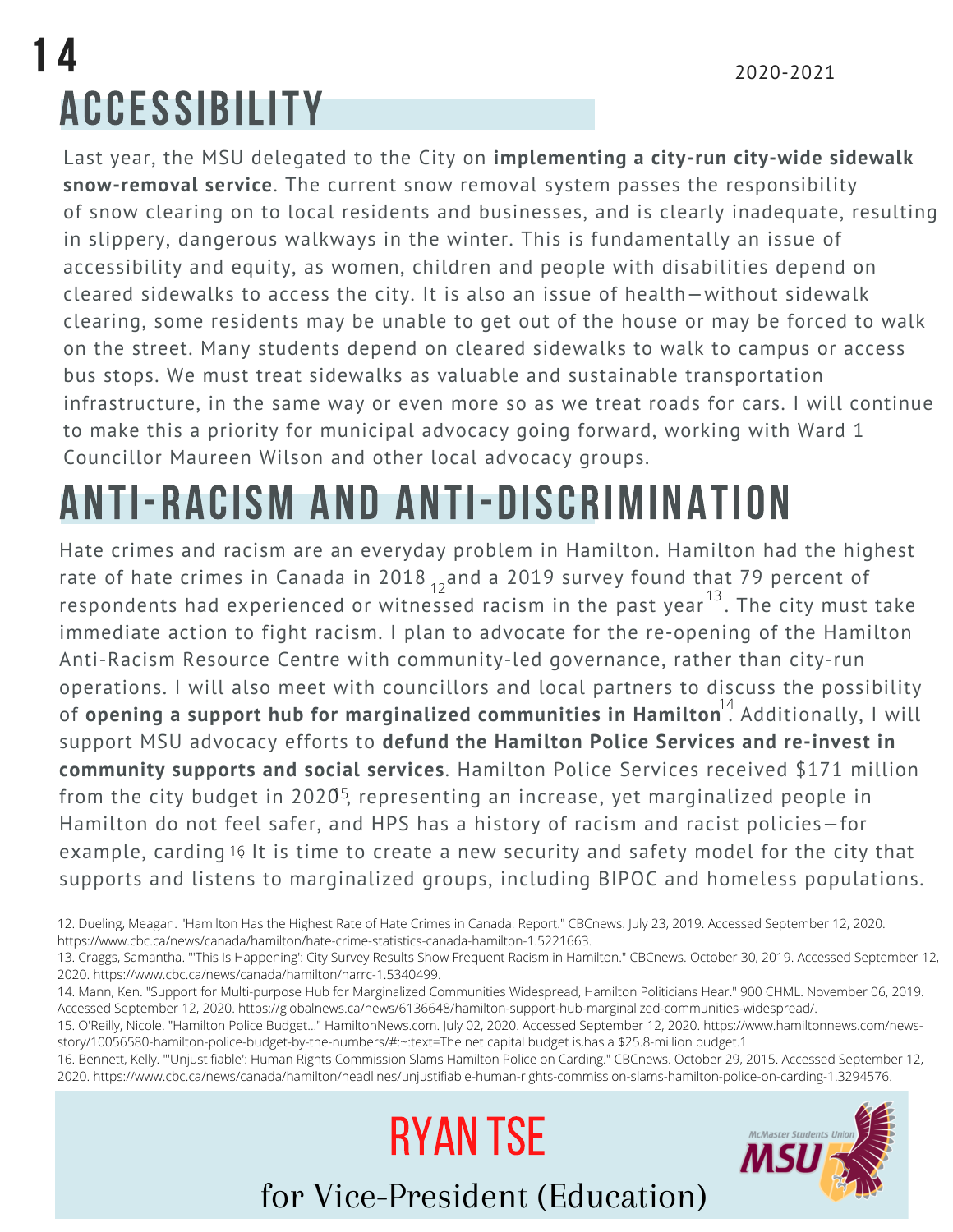## 2020-2021 15 PROVINCIAL AND FEDERAL PRIORITIES

### TUITION AND AFFORDABILITY DURING COVID-19

The COVID-19 pandemic has worsened the already difficult financial situation many students find themselves in. Students need more financial aid to afford post-secondary education and the rising cost of living, especially as students have lost employment during the pandemic and are no longer eligible to access the Canada Emergency Student Benefit in September. Canada. On a federal level, I will continue to work closely with the Undergraduates of Canadian Research-Intensive Universities (UCRU) to advocate for **increased financial aid for students, including direct immediate assistance and greater investments in the Canada Student Grants program**. In 2018, the provincial government made changes to the Ontario Student Assistance Program (OSAP) that decreased access for many lower-income students and shifted assistance from grants to loans. Through and beyond our membership withing the Ontario Undergraduate Student Alliance (OUSA), **I will advocate for those OSAP changes to be reversed and restructured into a more equitable, grant-based model** that helps more students. I will also advocate for an **extension of the current domestic tuition freeze and interest-free moratorium period on OSAP repayments**, working towards at least a 2-year grace period for repayment of provincial and federal loans.

### INTERNATIONAL STUDENT SUPPORT

Despite the large amount international students pay for tuition compared to domestic students, international student tuition has risen significantly over the past several years and is planned to continue doing so in the future. I plan to work with the AVP: University Affairs on our advocacy at both the faculty and provincial levels to **freeze international tuition increases immediately and implement a regulated cap on future increases**. On the federal level, current work-study permit regulations further hamper the ability of international students to afford school and other living expenses. As such, I plan to advocate for an **expansion of the number of hours international students can work under the permit.**

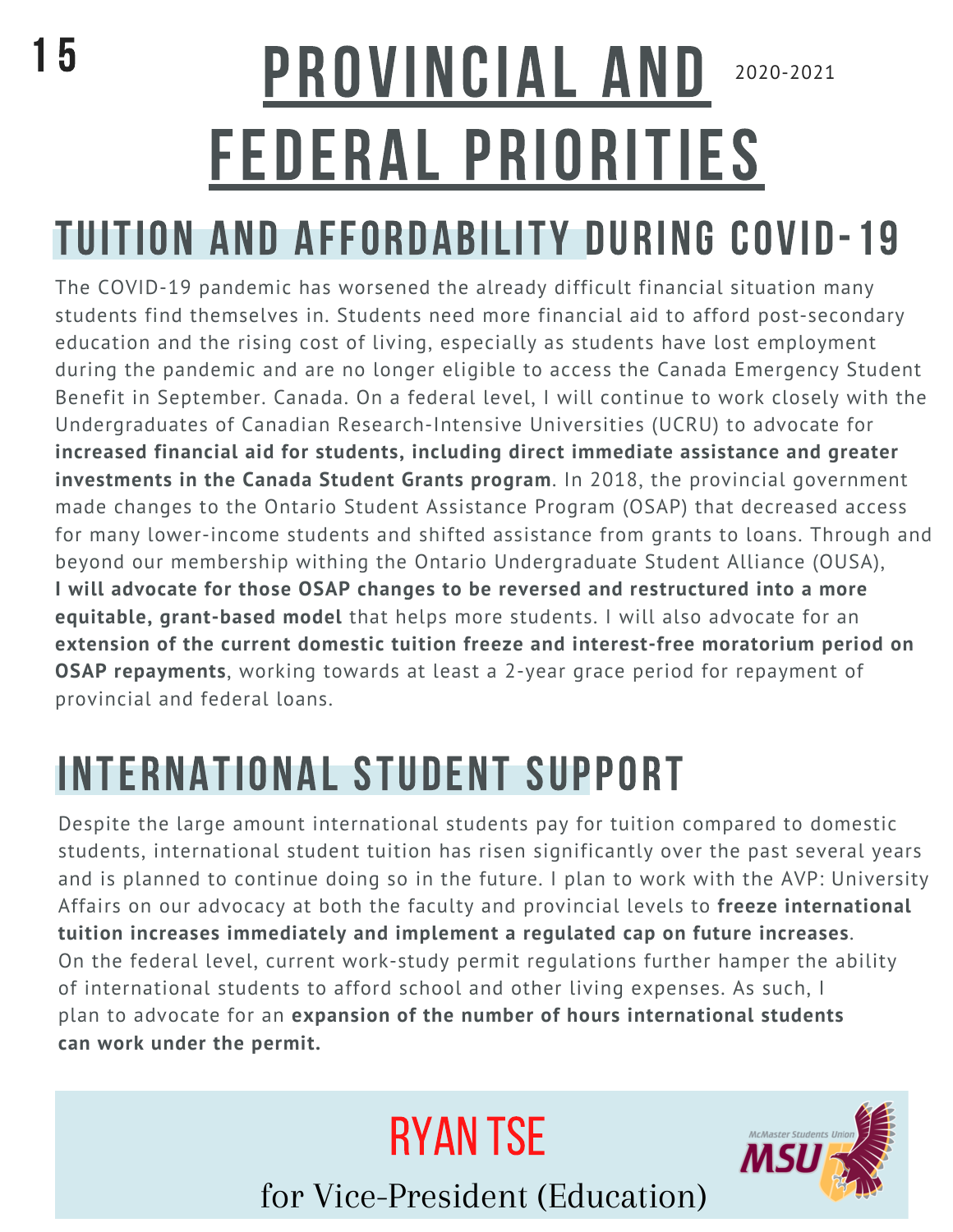## OUSA: EQUITY FOCUS 1 6

The previous VP (Education) was successful in pushing forward an paper on this subject to OUSA this past year. OUSA will write a Racial, Religious and Cultural equity paper this year. I plan to continue her efforts by being active on the authorship process and ensuring that an **equity lens is used to advocate for issues at a provincial level and shape all policies and advocacy work the OUSA Steering Committee engages in this year**, including the other policy papers to be written this year.

### INDIGENOUS STUDENT SUPPORT

Indigenous students in Canada and in Ontario currently face many barriers, including geographic, financial and technological  $\phi$ bstacles. In Ontario, Indigenous students represent only 1% of university students . I plan to continue the efforts of the previous VP (Education) in advocating alongside UCRU to the federal government for **increased funding for the Post-Secondary Support Program (PSSP)**, whhich provides aid to students who want to study at a post-secondary institution. Based off UCRU's recommendations, I will also advocate for the government to **equalize federal funding between on- and offreserve secondary and post-secondary student and for more funding to go towards creating Indigenous Studies programs at Canadian post-secondary institutions .** 18

## STUDENT CHOICE INITIATIVE

Currently, the provincial government has filed an appeal of the overturned Student Choice Initiative, a policy introduced in 2019 that significantly hampered the ability of  $_{\,19}$ many student unions to provide essential services to students and was deemed unlawful . In the event the appeal is successful, I will lobby for a complete repeal of the policy.



<sup>17.</sup> Lam, Deborah. "Ontario Undergraduate Student Alliance Releases Policy Paper: "Indigenous Students"." OUSA. November 9, 2017. Accessed September 12, 2020. https://www.ousa.ca/newsroom\_indigenous\_policy\_paper.

<sup>18.</sup> Advocacy Week 2020. Report. Undergraduates of Canadian Research-Intensive Universities (UCRU). UCRU, 2020.

<sup>19.</sup> .Goldenberg, Adam, and Solomon McKenzie. "The Ontario Government's "Student Choice Initiative" Is Heading to the Province's Highest Court." McCarthy Tétrault. January 8, 2020. Accessed September 12, 2020. https://www.mccarthy.ca/en/insights/blogs/canadian-appeals-monitor/ontariogovernments-student-choice-initiative-heading-provinces-highest-court.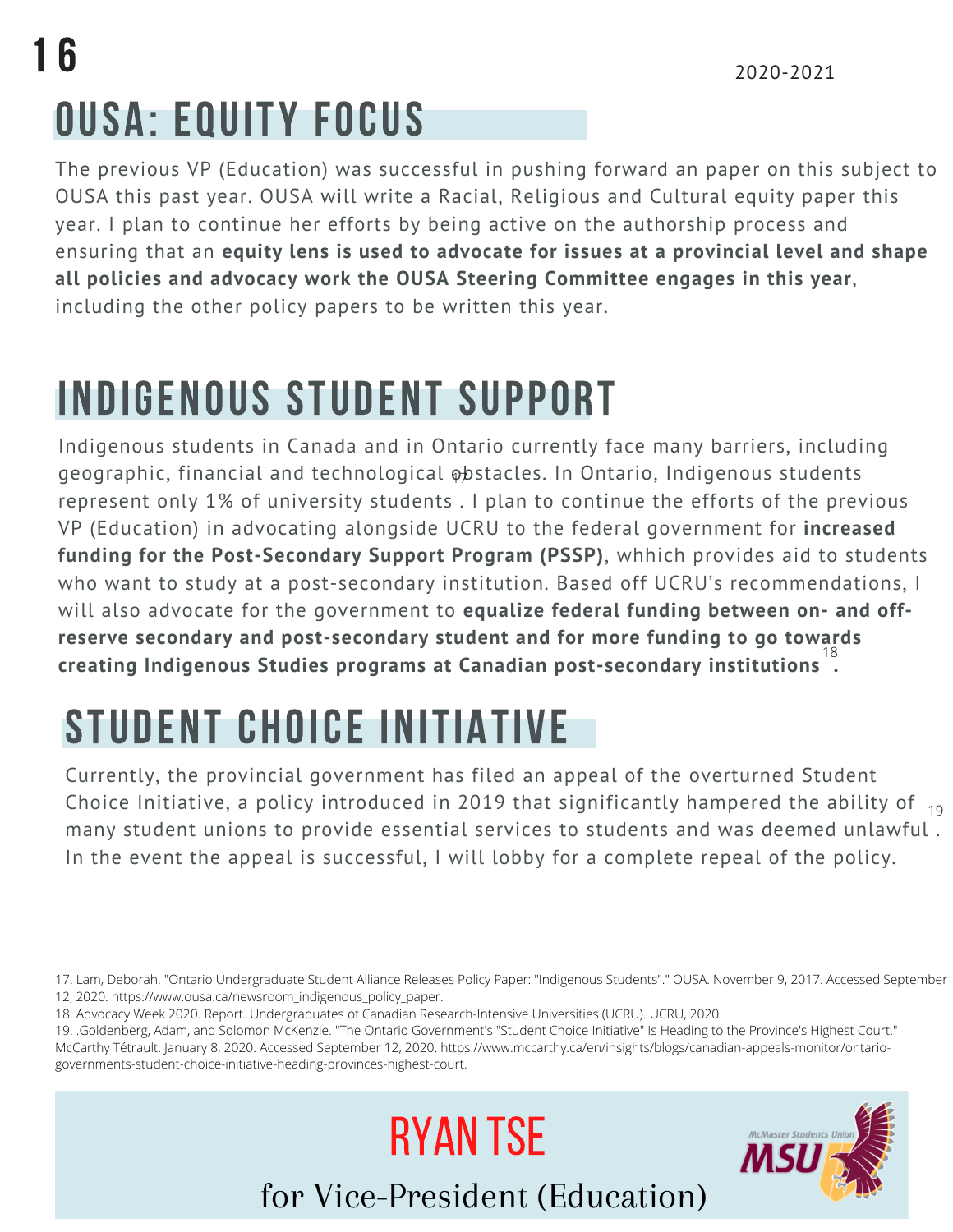### 2020-2021 IMPROVING MSU ADVOCACY

### EMPOWERING SRA MEMBERS

Advocacy works best when people work together to fight for a common goal. The MSU and the VP (Education) often advocates on issues that matter to students, but students do not know how to get involved. Further, these issues can and should be advocated on multiple levels of government and the university. For example, decolonizing syllabi and lowering international tuition are advocacy priorities that is both relevant to higher-level university discussions, but also in large part determined faculty by faculty. SRA members are accountable to their constituents and often have a strong understanding of the particular dynamics of specific advocacy priorities at the faculty level. I plan to empower SRA members to advocate to their faculty administrators on issues important to their constituents by **scheduling regular monthly meetings with SRA caucus leaders**. During these meetings, we will discuss current MSU advocacy priorities, and I will **work with the caucus leaders to develop resources and strategies for advocating to faculties**. Further, I plan to **facilitate closer collaborations between SRA members and their faculty society representatives** to better understand the concerns of their constituents and strengthen faculty-specific advocacy.

### STUDENT ENGAGEMENT

The MSU advocates for many priorities that directly impact student lives, but students are often unaware of what the MSU does, how to get involved in the MSU, or even how to best engage themselves in local advocacy. I will consult the MSU communications team on a plan to **release resources, including documents and potentially a series of videos through the year, informing students about how MSU advocacy and various levels of government works, as well as how to get involved in lobbying and advocacy outside of the MSU**. I will also seek to **facilitate opportunities for students to directly meet government representatives at all levels**, so that the MSU can better and more directly represents the concerns of students.

for Vice-President (Education)

Ryan tse

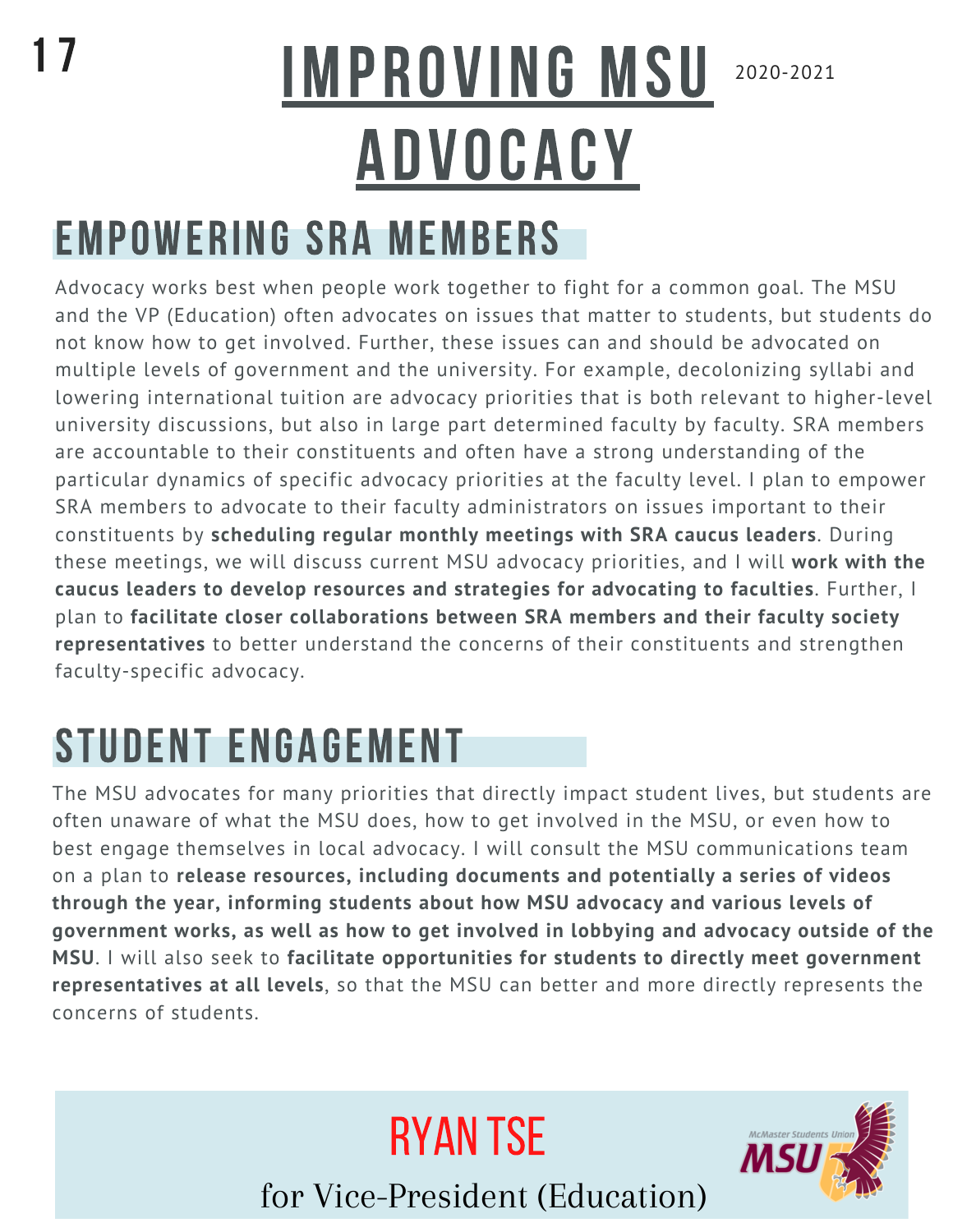## MSU POLICY PAPERS 1 8

Every year, the MSU advocacy team undergoes a year-long process to renew a number of policy papers by consulting students and updating progress on the policy priorities. This process culminates in the MSU Policy Conference, which takes place during second semester and provides a forum for students to give feedback on the proposed changes. However, these sessions are often poorly attended. I will **review the current strategy for engaging students throughout the policy paper renewal process**, including the Policy Conference, and **formulate a long-term strategy to increase student engagement.**

### INTEGRATING MSU ADVOCACY AND MSU SERVICES

Many MSU services do important advocacy work throughout the year in addition to providing valuable services for students. I plan to **set aside time at least once a semester to meet with MSU Part-Time Managers** (including but not limited to MSU identity basedservices, i.e.Diversity Services, SHEC, WGEN, Maccess and the PCC) who wish to discuss their advocacy vision for the year, current progress, and any feedback they may have for the current priorities of MSU advocacy. This is important in ensuring that the MSU is representing students well and advocating for all students, especially groups that have been historically marginalized. I will also seek to **facilitate connections between the Education Team and Part-Time Managers for MSU services**, where a partnership on certain advocacy goals may be helpful.



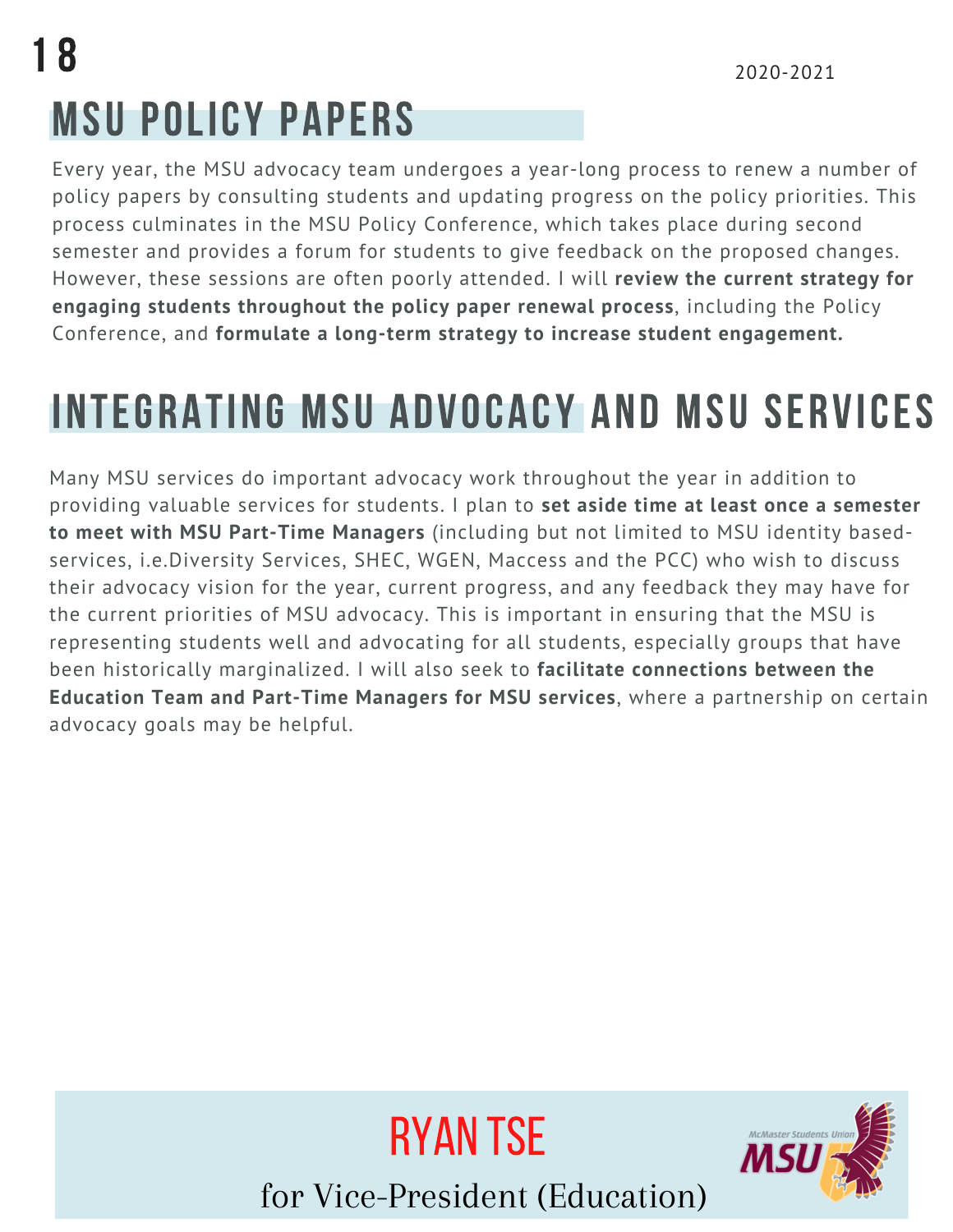# BOARD PRIORITIES

### TRANSITION AND CONTINUITY

Advocating for large priorities on behalf of students can take multiple years. However, the advocacy team for the MSU changes year to year, and as such, advocacy priorities can fall through the cracks. I hope to mitigate this by **working with the VP (Admin) to strengthen the transition process and centralize important advocacy documents**. This will strengthen MSU advocacy and better serve students in the long-term.

## SUSTAINABILITY AND DIVESTMENT

Our society must take immediate actions to promote sustainability and confront the climate crisis at all levels. Beyond promoting research and individual lifestyle changes, this also includes examining how the financial decisions of organizations like the MSU and McMaster University promote practices that are harmful to the environment. I plan to **work with the VP (Finance) to ensure that the MSU leads by example in divesting from fossil fuel companies**. I will also work with the Board of Directors to **lobby the university to divest from fossil fuel companies.**